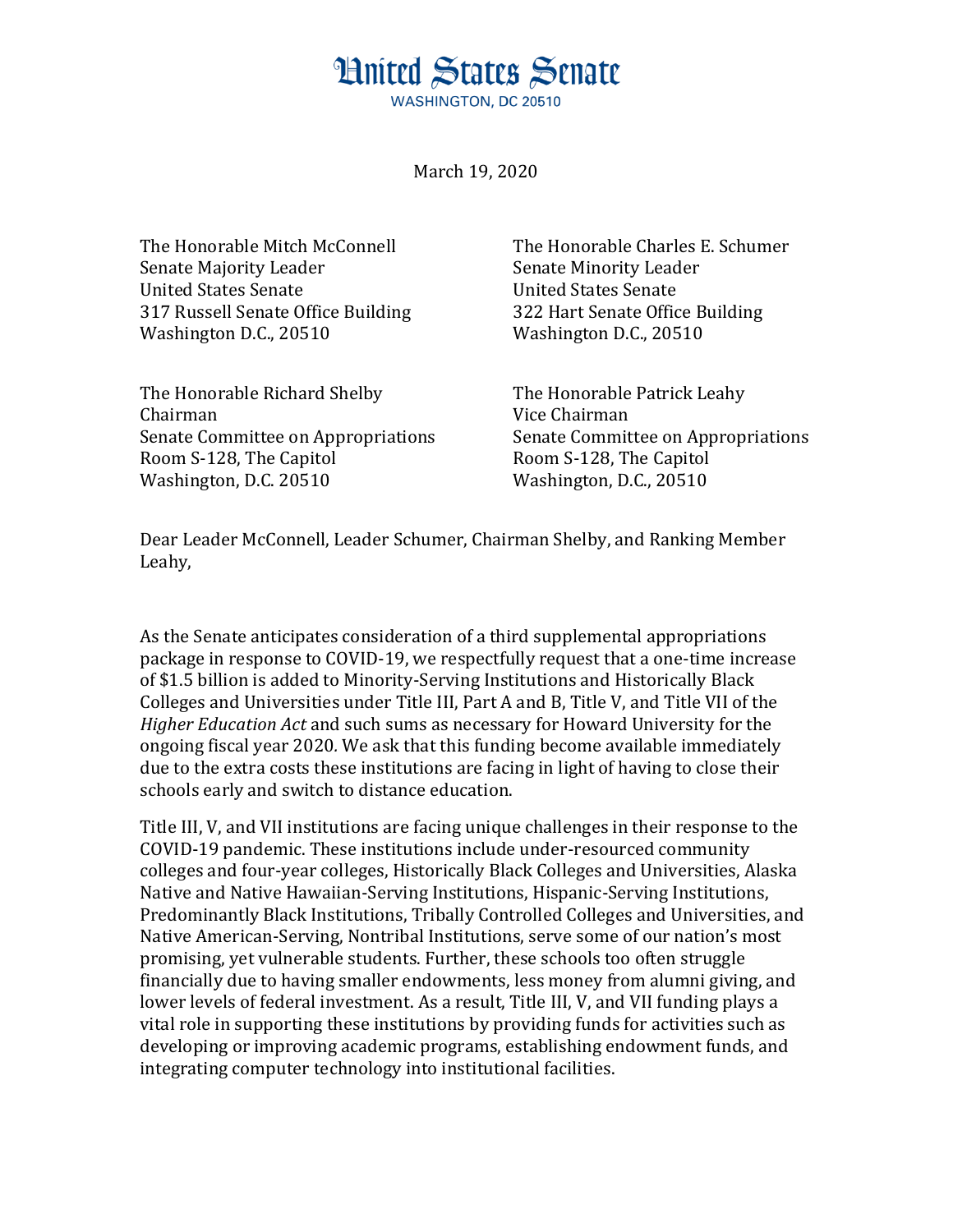## **Hnited States Senate**

**WASHINGTON, DC 20510** 

As institutions of higher education respond to the threat of COVID-19 around the country, a one-time immediate increase of Title III, V, and VII funding is needed now more than ever. Specifically, the move to distance education, is presenting a challenge for these institutions. Many of these institutions did not have distance education embedded in their curriculum and are now having to struggle to provide the infrastructure to continue instruction remotely. For example, Morehouse College in Atlanta, GA does not yet have access to mobile learning technology and is now buying 1,000 WiFi hotspots for students to use. Additionally, students moving off of campus are potentially asking for refunds for both room and board from these institutions with the potential to cause a \$2-\$4 million-dollar debt. Lastly, many of these institutions are picking up the extra cost of housing those students that are experiencing the harshest hardships.

An immediate one time increase of \$1.5 billion dollars to Title III, V, and VII funding and such sums as necessary for Howard University will provide these institutions with the flexibility they need to continue serving our nation's students. Title III, V, and VII institutions are a refuge for the communities of students that they serve, and in these uncertain times they are needed now more than ever. Assuring an increase in funding for Title III, V, and VII will allow these schools to continue operating without fear of going bankrupt or having to raise tuition next year.

Thank you for your consideration of this request and for your continued attention to this important priority.

Sincerely,

\_\_\_\_\_\_\_\_\_\_\_\_\_\_\_\_\_\_\_\_ \_\_\_\_\_\_\_\_\_\_\_\_\_\_\_\_\_\_\_\_\_

 $\overrightarrow{AB}$ 

Cory A. Booker Doug Jones United States Senator United States Senator

Tim Kaine **Kamala D. Harris** 

Chris Van Hollen

Chris Van Hollen Sherrod Brown United States Senator United States Senator

Kirsten Gillibrand

 $K$ irsten Gillibrand  $\blacksquare$  Jon Tester

Tim Kaine **Kamala D. Harris** 

United States Senator United States Senator

 $\overline{Q}$   $\overline{Q}$   $\overline{Q}$   $\overline{Q}$   $\overline{Q}$   $\overline{Q}$   $\overline{Q}$   $\overline{Q}$   $\overline{Q}$   $\overline{Q}$   $\overline{Q}$   $\overline{Q}$   $\overline{Q}$   $\overline{Q}$   $\overline{Q}$   $\overline{Q}$   $\overline{Q}$   $\overline{Q}$   $\overline{Q}$   $\overline{Q}$   $\overline{Q}$   $\overline{Q}$   $\overline{Q}$   $\overline{Q}$   $\overline{$ 

United States Senator United States Senator